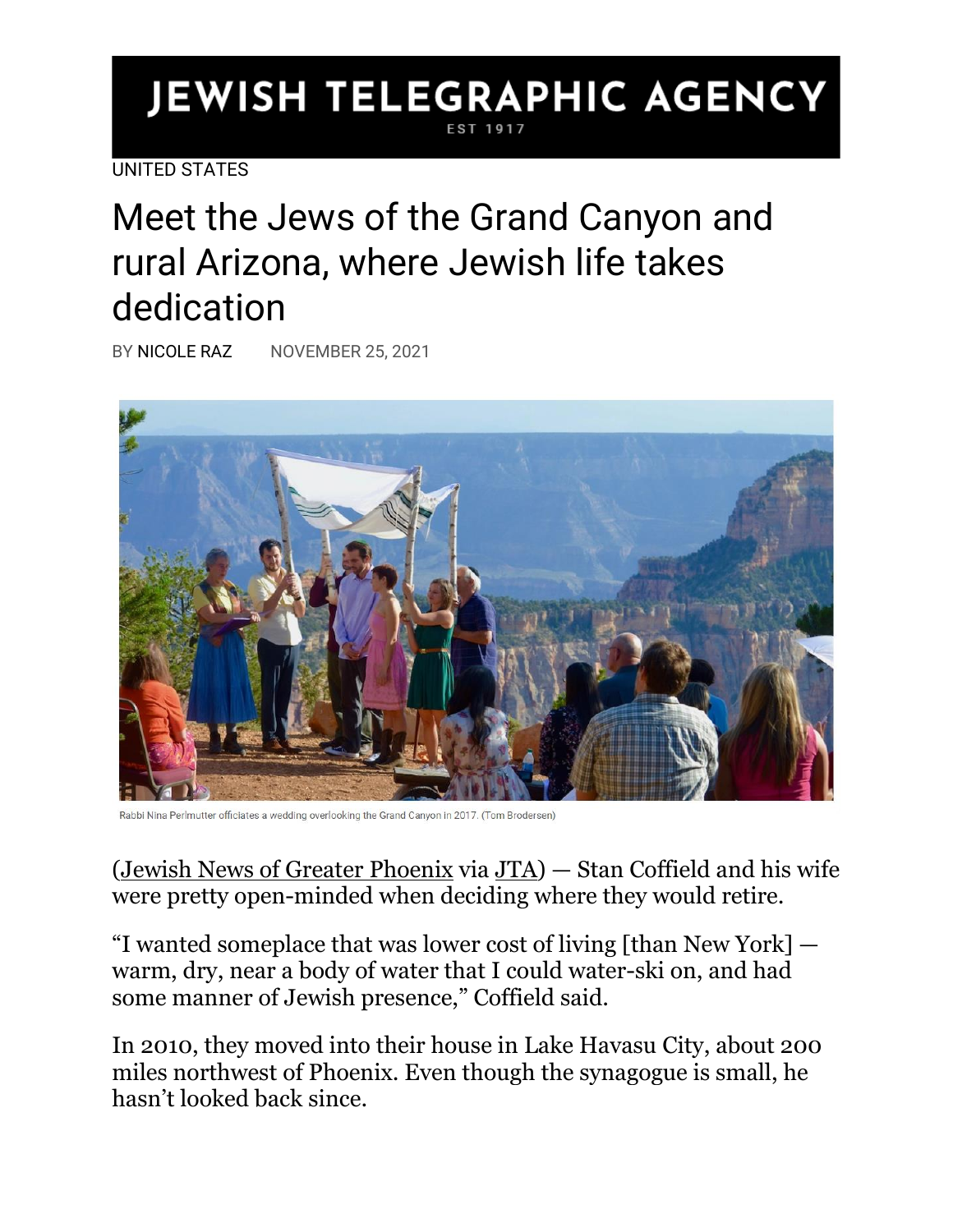"When my wife and I first moved out here, you would turn a street corner and really be tempted to just pull over to the side of the road and stare; it looks like a picture postcard," he said. "And you go three blocks, and it's another picture postcard."

He and his wife are two of Lake Havasu's nearly 60,000 residents, according to the U.S. Census Bureau, and part of the roughly 30 members of the area's only synagogue, Temple Beth Sholom.

"Given that we're the only congregation and synagogue within all of Mohave County, we have the full gamut [of members]," he said. "We've got people in Havasu, God bless them, who manage to be Orthodox and keep kosher, all the way out to the fringes of Reform."

Jewish life takes a different shape in rural areas than it does in the city — and often requires great dedication. In some places, that means the congregants have to learn how to lead services since they can only afford to bring a rabbi in periodically. For some, that means driving hours from a remote area to attend a tiny synagogue in another small town. And in nearly every community, a rural Jewish life is one in which your synagogue is like a family for better or for worse, and like any family, you only get one.

Coffield has been president of the congregation for about six years and does his best to provide regular services and Torah study and to grow the congregation. A rabbi travels to Lake Havasu from Los Angeles about once a month to run a Shabbat service on Friday and a Torah study on Saturday. The congregation tries to coordinate his travel with Jewish holidays.

The synagogue strives to have a schedule posted three months in advance to ensure members, some of whom drive nearly two hours to get there, have ample time to plan.

"We get congregants from Laughlin, Bullhead City, Blythe, California, Needles — I mean, we're it," Coffield said.

Being the only Jewish institution for miles can mean Coffield becomes the person people call on to attend end of life matters. Lake Havasu is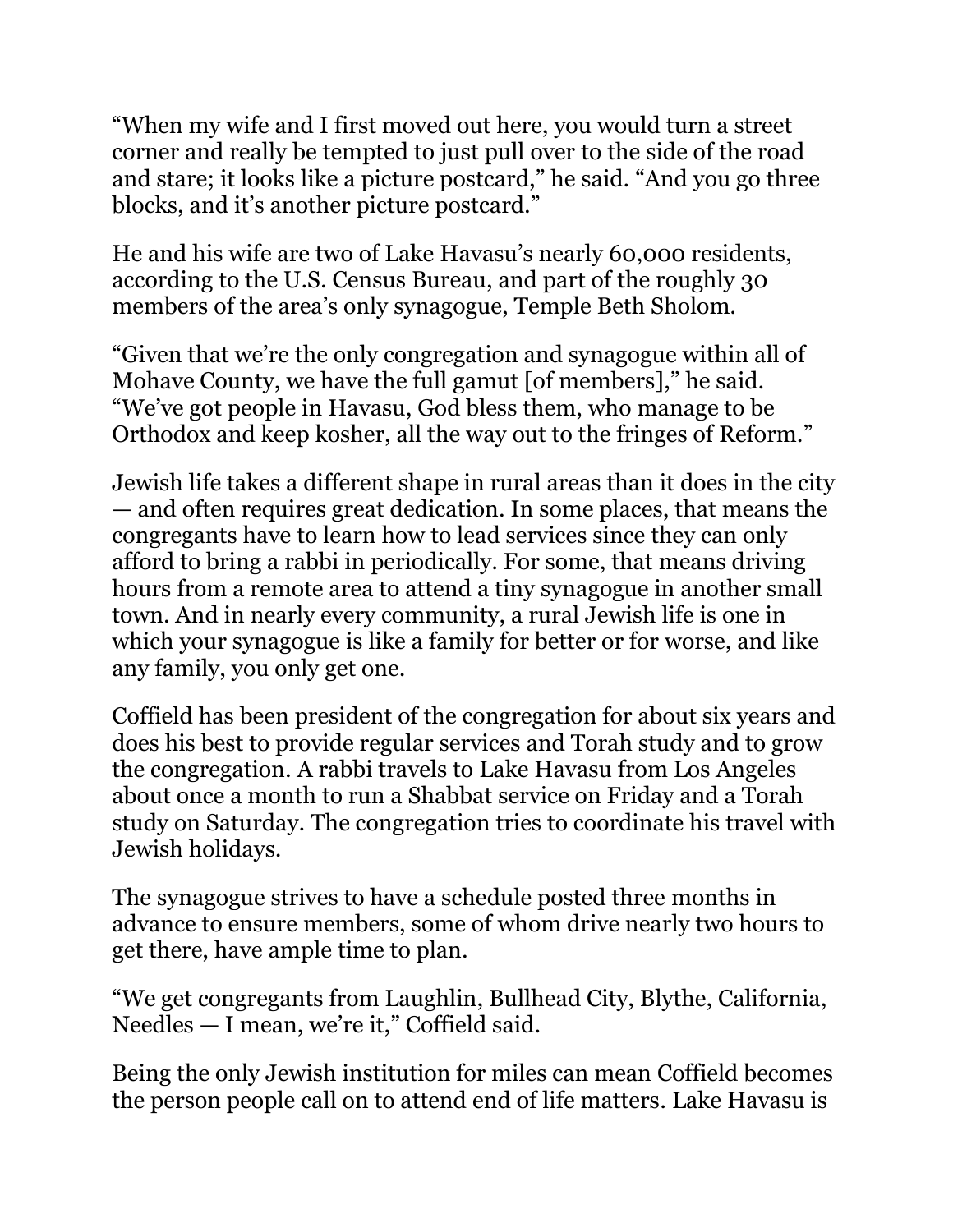"almost exclusively retirees and service personnel," Coffield said. According to the U.S. Census Bureau, the median age in the city is 54.2.

As president of the congregation, he gets "sorrowful phone calls" from people he's never seen at the synagogue but who are suddenly in need spiritual support. Coffield does his best to accommodate those requests, "but it's just hard from so many different perspectives."

Yuma, about 200 miles Southwest of Phoenix, also has a small but dedicated Jewish community. With a population of nearly 100,000 people, the city's only synagogue has about 20 family units.

"Those range from people that are single, to couples, to people who have kids," said Leone Neegan, president of Congregation Beth Hamidbar. The synagogue, whose name means "house of the desert," meets in a space rented from a church.

"I am not sure that anyone for whom their Jewish religion is the most important part of their life would move to a place with so few Jewish institutions," she said. "We don't know how many, but there are Jews here who don't belong to the congregation, who just aren't religious at all."

For the past seven years, a rabbi has driven from Orange County in California to Yuma to lead High Holiday services. "The rest of the time, he gave us a class in doing lay-led services, so we take turns leading Shabbat services, and we pool our knowledge," Neegan said.

Members meet for services twice a month most of the year  $-$  in the summer, that's halved. Some of the congregants also meet in a weekly Torah study group.

Neegan was born and raised in Phoenix but moved to Yuma in 1975 after graduating from the University of Arizona when a friend told her about a job at the local library that had opened up. At the time, she didn't think she'd stay in Yuma long. "I couldn't imagine anyone living here. It was just, to me, a very small, dusty town," she said.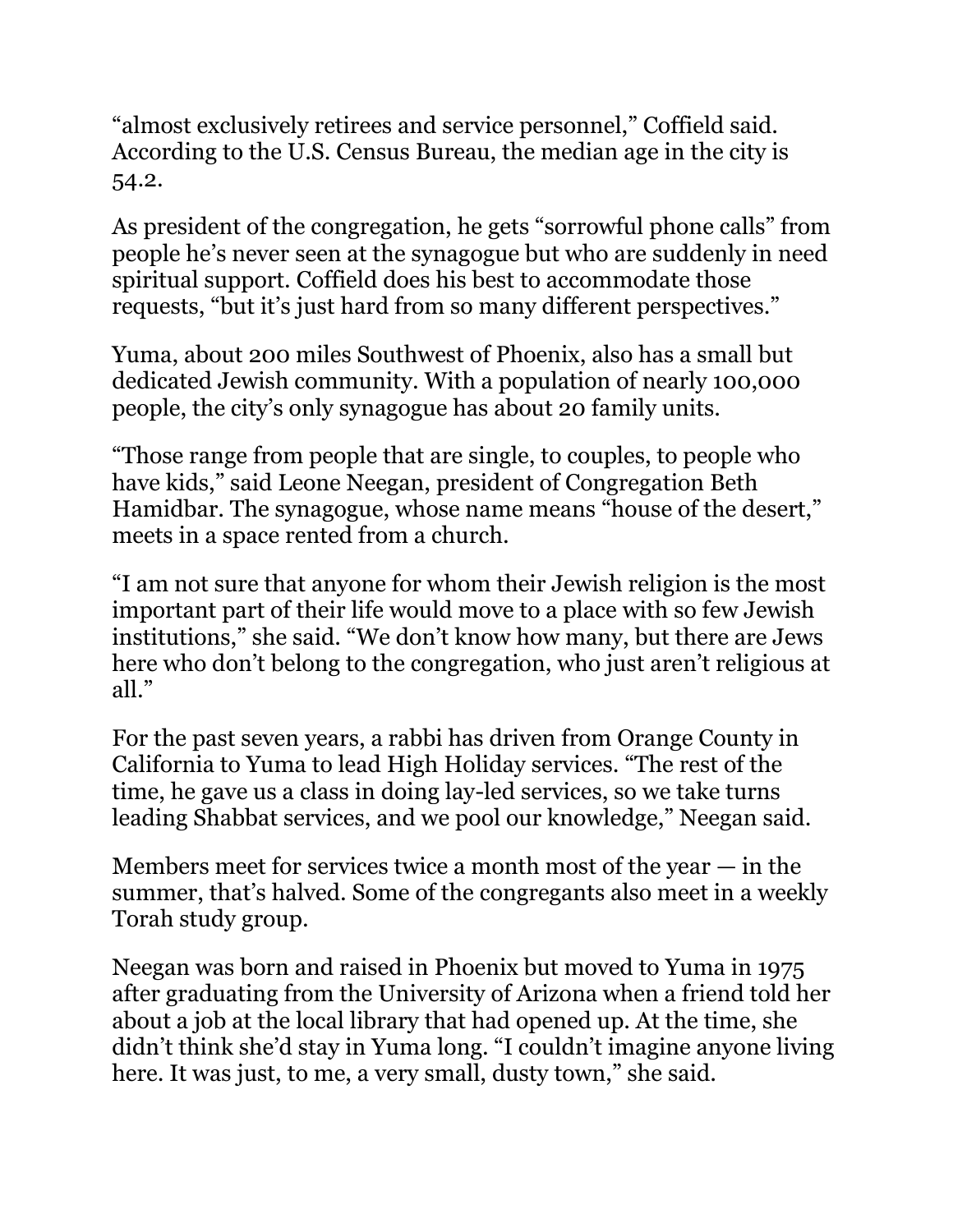For a few months, she thought she was the only Jew in town. But one day, she saw an article in the local newspaper about High Holiday services. "I went to services, and found that there was a small Jewish community here, and the people were very welcoming," she said.

At the time, the congregation wasn't affiliated with any branch of Judaism, since the people who attended had a variety of Jewish backgrounds and observance. Eventually it affiliated with the Union for Reform Judaism.

Neegan never expected to become as involved in her congregation as she did.

"If I had remained in either Phoenix or Tucson, or some other large city with a larger population, I might not have become as involved with either the religion or the congregation as I ended up being," she said.

Neegan's fellow congregants have become "a giant, extended family," she said. "It's like being on an island with people. If you get angry, there isn't another synagogue to go to. You have to work it out somehow."

Rabbi Nina Perlmutter, rabbi emerita of Congregation Lev Shalom in Flagstaff, said she's often found that the further a Jewish person lives from an established Jewish community, the more dedicated they are to building Jewish community.

Many Jews who live in the Grand Canyon, where Perlmutter often officiates at lifecycle events, or other rural areas of Arizona moved for the beauty of the landscape, she said. For most of them, Jewish life wasn't necessarily a priority and isn't easily supported by the Jewish infrastructure of the area.

"But then they often find that they miss having Jewish connections," she said. "I know people who have commuted a long time, like the Grand Canyon folks, to Flagstaff. That's not easy. You gotta really want to do it."